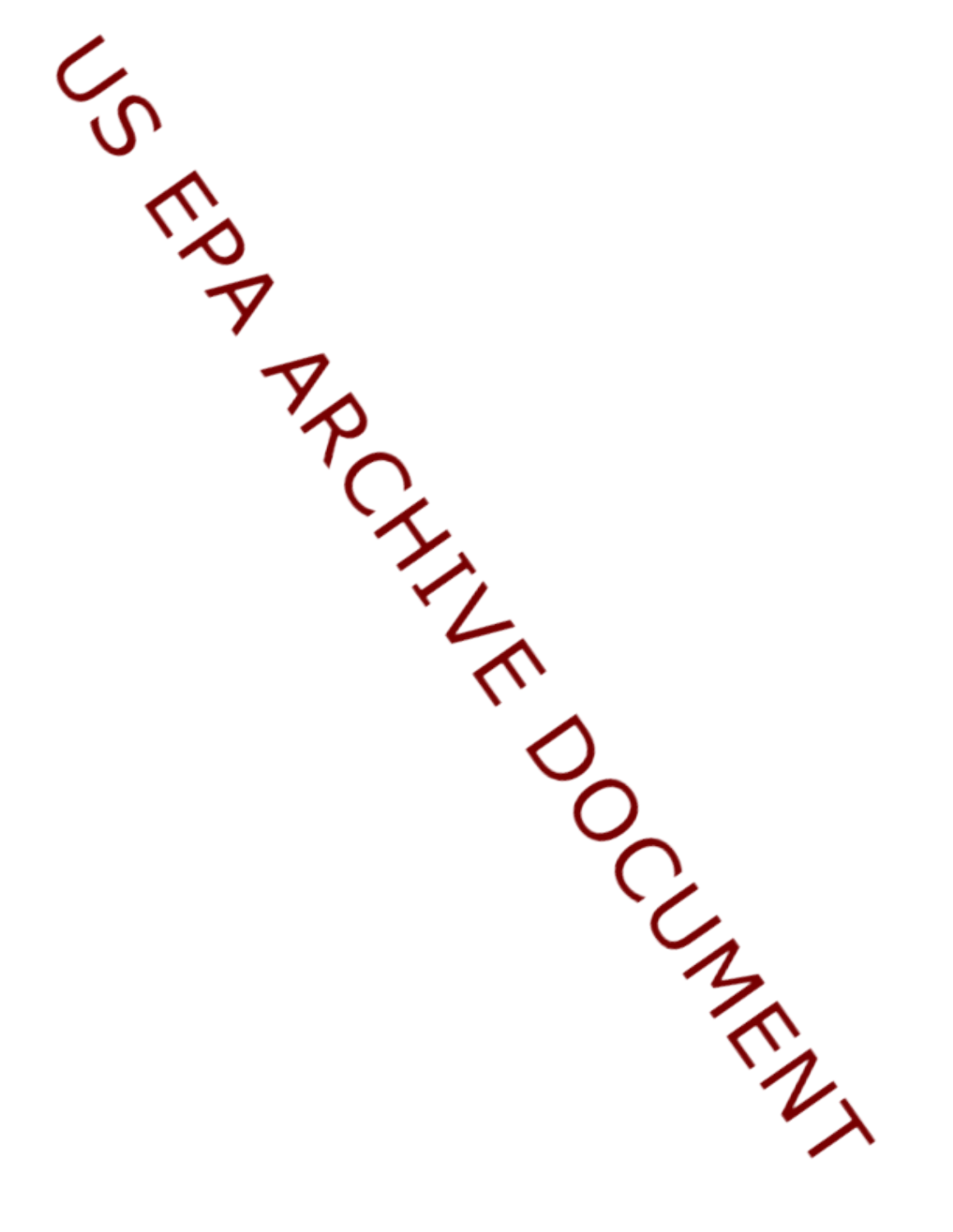# **Technical Factsheet on: ETHYLBENZENE**

[List of Contaminants](http://www.epa.gov/safewater/hfacts.html) 

 As part of the Drinking Water and Health pages, this fact sheet is part of a larger publication: **National Primary Drinking Water Regulations** 

# **Drinking Water Standards**

 MCL: 0.7 mg/L MCLG: 0.7 mg/L HAL(child): 1 day: 30 mg/L; 10-day: 3 mg/L

# **Health Effects Summary**

Acute: EPA has found ethylbenzene to potentially cause drowsiness, fatigue, headache and mild eye and respiratory irritation from short-term exposures at levels above the MCL.

Drinking water levels which are considered "safe" for short-term exposures: For a 10-kg (22 lb.) child consuming 1 liter of water per day: a one-day exposure to 30 mg/L; a ten-day exposure to 3 mg/L.

 and eyes from long-term exposure at levels above the MCL. Chronic: Ethylbenzene has the potential to cause damage to the liver, kidneys, central nervous system

 cancer from a lifetime exposure in drinking water. Cancer: There is inadequate evidence to state whether or not ethylbenzene has the potential to cause

#### **Usage Patterns**

greatest use - over 99 percent - of ethylbenzene is as an intermediate for styrene monomer production. Production of ethylbenzene has increased: from 6.9 billion lbs. in 1982 to 11.8 billion lbs in 1993. The

greatest use - over 99 percent - of ethylbenzene is as an intermediate for styrene monomer production.<br>Other uses include: a solvent for coatings, and in the production of synthetic rubber and cellulose acetate.

# **Release Patterns**

 Ethylbenzene will enter the atmosphere primarily from fugitive emissions and exhaust connected with its use in gasoline. More localized sources will be emissions, waste water and spills from its production and industrial use.

 releases to water occurred in Virginia. From 1987 to 1993, according to EPA's Toxic Chemical Release Inventory, ethylbenzene releases to water totalled over 47,293 lbs., while releases to land totalled over 714,000 lbs. These releases were primarily from petroleum refining industries. The largest releases occurred in Texas. The largest direct

#### **Environmental Fate**

 If ethylbenzene is released to the atmosphere, it will exist predominantly in the vapor phase, based on its vapor pressure. There it will photochemically degrade by reaction with hydroxyl radicals (half-life 0.5 to 2 days) and partially return to earth in rain. It will not be subject to direct photolysis.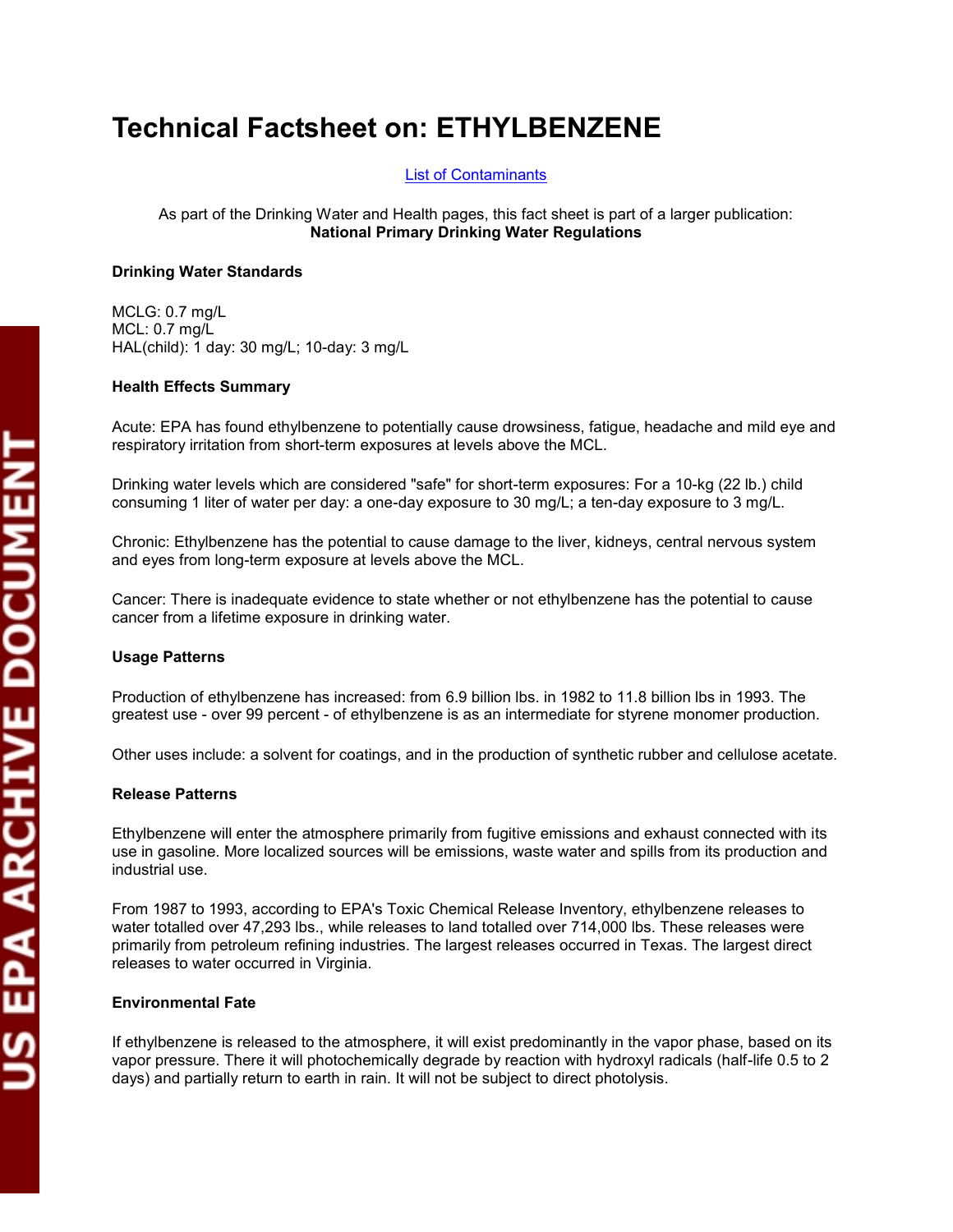gas oil, it is completely degraded in groundwater in 8 days and seawater in 10 days. No degradation was Ethylbenzene is resistant to hydrolysis. Some ethylbenzene may be adsorbed by sediment. Evaporation and biodegradation are significant in water. Ethylbenzene will evaporate rapidly from water: a half-life for evaporation from moving, shallow water is 3.1 hr. After a period of inocula adaptation, ethylbenzene is biodegraded fairly rapidly by sewage or activated sludge inoculua. As a component of observed in anaerobic reactors or at low concentrations in batch reactors under denitrifying conditions.

 Ethylbenzene is only adsorbed moderately by soil. The measured Koc for silt loam was 164. Its presence in bank infiltrated water suggests that there is a good probability of its leaching through soil. It will not significantly hydrolyze in water or soil.

 Significant bioconcentration in fish is not expected to occur. Experimental data on the bioconcentration of ethylbenzene include a log BCF of 1.9 in goldfish and 0.67 for clams exposed to the water-soluble fraction of crude oil. This, with a calculated log BCF of 2.16 in fish, indicate that ethylbenzene should not significantly bioconcentrate in aquatic organisms.

 The primary source of exposure is from the air especially in areas of high traffic. However, ethylbenzene gasoline storage tanks and for many drinking waters taken from surface waters. is a contaminant in many drinking water supplies and levels can be quite high for wells near leaking

# **Chemical/Physical Properties**

CAS Number: 100-41-4

Color/ Form/Odor: Colorless liquid with a sweet, gasoline-like odor

M.P.: -95 C B.P.: 136.2 C

Vapor Pressure: 10 mm Hg at 25.9 C

Density/Spec. Grav.: 0.87 at 20 C

Octanol/Water Partition (Kow): Log Kow = 3.15

Solubility: 0.14 g/L of water at 15 C; low solubility in water

Soil sorption coefficient: Koc measured at 164 silt loam; moderate mobility in soil

Odor/Taste Thresholds: Taste and odor threshold in water is 0.029 mg/L

Bioconcentration Factor: Measured log BCF values of 0.67 to 1.9 in fish; not expected to bioconcentrate in aquatic organisms.

Henry's Law Coefficient: 0.0084 atm-cu m/mole; rapid evaporation from water

Trade Names/Synonyms: Ethylbenzol, Phenylethane

#### **Other Regulatory Information**

Monitoring:

-- For Ground/Surface Water Sources: